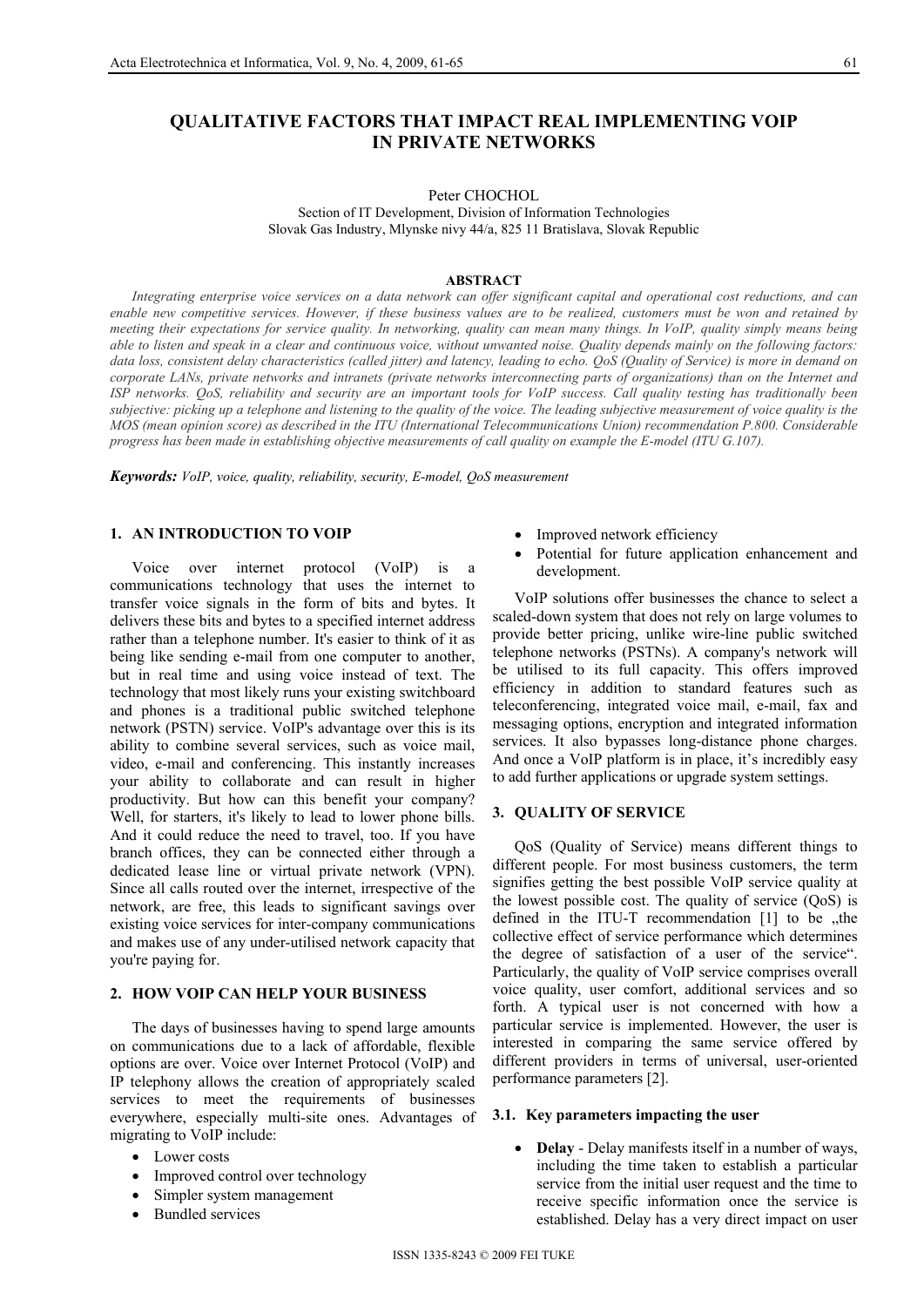satisfaction depending on the application, and includes delays in the terminal, network, and any servers. Note that from a user point of view, delay also takes into account the effect of other network parameters such as throughput.

- **Delay variation**  Delay variation is generally included as a performance parameter since it is very important at the transport layer in packetised data systems due to the inherent variability in arrival times of individual packets. However, services that are highly intolerant of delay variation will usually take steps to remove (or at least significantly reduce) the delay variation by means of buffering, effectively eliminating delay variation as perceived at the user level (although at the expense of adding additional fixed delay).
- **Information loss**  Information loss has a very direct effect on the quality of the information finally presented to the user, whether it be voice, image, video or data. In this context, information loss is not limited to the effects of bit errors or packet loss during transmission, but also includes the effects of any degradation introduced by media coding for more efficient transmission (e.g. the use of low bit-rate speech codecs for voice).

**Table 1** Indication of suitable performance target for VoIP applications

| <b>Medium</b>             | Audio                |                         |
|---------------------------|----------------------|-------------------------|
| Application               | Conversational voice |                         |
| Degree of                 | Two-way              |                         |
| symmetry                  |                      |                         |
| <b>Typical data rates</b> | $4-64$ kbit/s        |                         |
| <b>Key performance</b>    | One-way delay        | $\leq$ 150 ms preferred |
| parameters and            |                      | $< 400$ ms limit        |
| target values             | Delay variation      | $\leq 1$ ms             |
|                           | Information loss     | $<$ 3% packet loss      |
|                           |                      | ratio                   |

## **4. DEFINITION OF CATEGORIES OF SPEECH TRANSMISSION QUALITY**

The mean of opinion (MOS) scores, i.e., of the values on a predefined scale that subjects assign to their opinion of the performance of the telephone transmission system used either for conversation or for listening to spoken material. The abbreviation MOS (Mean Opinion Score) is defined in ITU-T Rec. P.10/G.100 [4]. A MOS can range from 5 down to 1.

While the parameters mentioned above describe the individual factors affecting speech transmission quality, it is the combined effect of all parameters together which leads to the overall level of speech transmission quality as perceived by the user. For transmission planning purposes, the E-model ITU-T G.107 [5] is a useful tool for assessing the combined effect of all parameters and hence differentiating between categories of speech transmission quality.

The primary output of the E-model is the Transmission Rating Factor, R. Table 2 gives the definitions of the categories of speech transmission quality in terms of ranges of Transmission Rating Factor R provided by

Recommendation G.107. Also provided are descriptions of "User satisfaction" for each category.

| <i>R</i> -value<br>(lower<br>limit) | MOS <sub>CQE</sub><br>(lower<br>limit) | <b>User</b><br>satisfaction   |  |
|-------------------------------------|----------------------------------------|-------------------------------|--|
| 90                                  | 4.34                                   | Very satisfied                |  |
| 80                                  | 4.03                                   | Satisfied                     |  |
| 70                                  | 3.60                                   | Some users dissatisfied       |  |
| 60                                  | 3.10                                   | Many users dissatisfied       |  |
| 50                                  | 2.58                                   | Nearly all users dissatisfied |  |

**Table 2** ITU-T G.107 – Provisional guide for the relation between R-value and user satisfaction

It is very important to fully understand the principle recommended in this Recommendation. The R-value is a measure of a quality perception to be expected by the average user when communicating via the connection under consideration: quality is a subjective judgement such that assignments cannot be made to an exact boundary between different ranges of the whole quality scale.

## **5. END – TO – END QOS MEASUREMENT**

The complexity of modern networks requires that for transmission planning the many transmission parameters are not only considered individually but also that their combination effects are taken into account. This can be done by "expert, informed guessing," but a more systematic approach is desirable, such as by using a computational model. The output from the model described here is a scalar quality rating value, R, which varies directly with the overall conversational quality.

The E-model is based on the equipment impairment factor method, following previous transmission rating models. It was developed by an ETSI ad hoc group called "Voice Transmission Quality from Mouth to Ear".

The reference connection, as shown in Figure 1, is split into a send side and in a receive side. The model estimates the conversational quality from mouth to ear as perceived by the user at the receive side, both as listener and talker.

Speech transmission quality is an important aspect of quality-of-service for many user applications of many telecommunications services. Recommendation ITU-T P.11 [3] identifies the key speech quality parameters and gives the subjective effects of variations in the parameters. Examples of speech quality parameters are speech level, attenuation distortion, transmission delay, echo path loss and delay, circuit noise, background noise, nonlinear distortion (such as the effects of low bit-rate speech codecs, packet loss, etc) and terminal characteristics.

The transmission parameters used as an input to the computation model are shown in Figure 1. Values for room noise and for the D-factors are handled separately in the algorithm for send side and receive side and may be of different amounts. The parameters SLR, RLR and circuit noise Nc are referred to a defined 0 dBr point. All other input parameters are either considered as values for the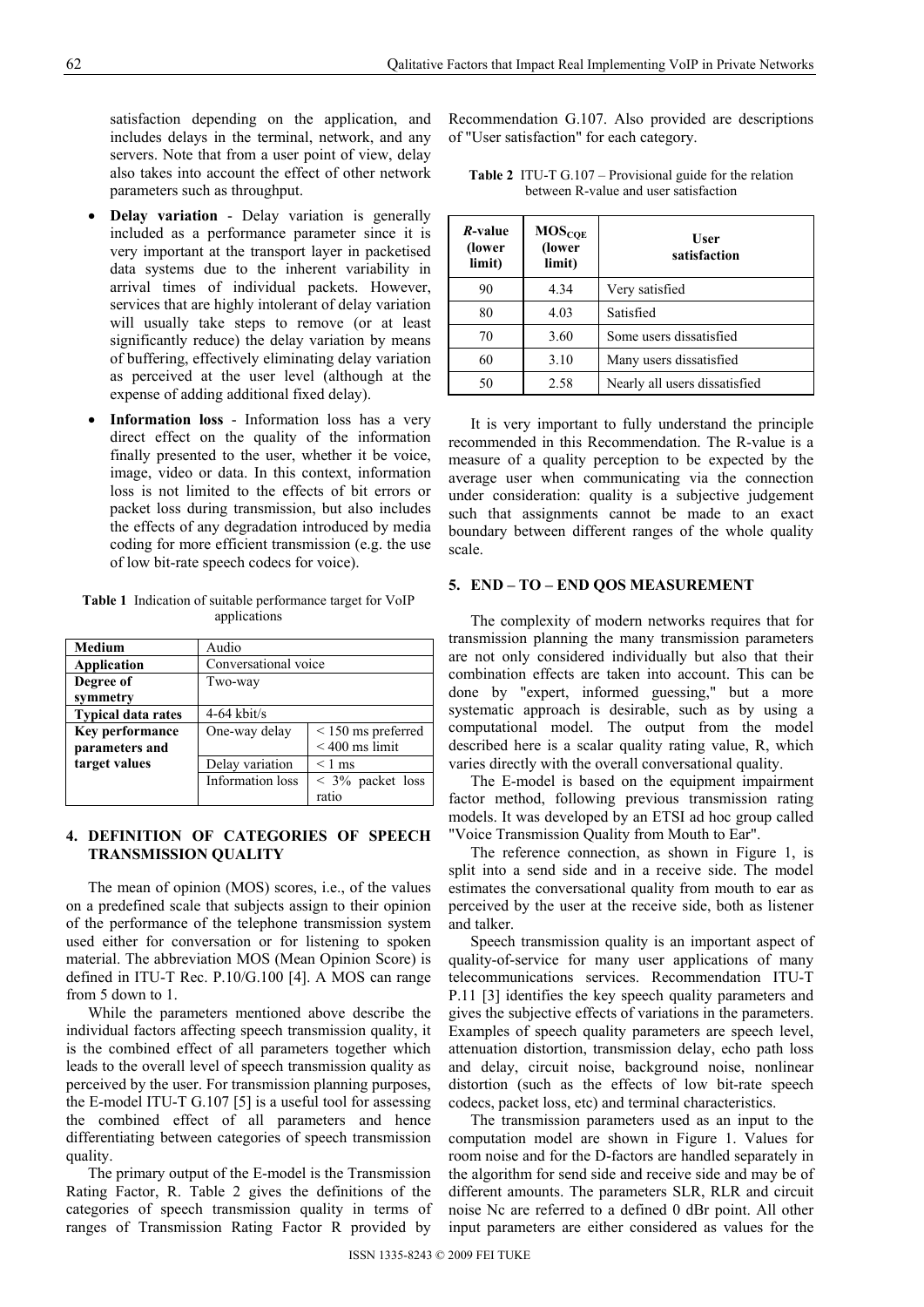overall connection such as OLR (in any case the sum of SLR and RLR), number of qdu, equipment impairment factors Ie and advantage factor A, or referred only to the receive side, such as STMR, LSTR, WEPL (for calculation of Listener Echo) and TELR.



**Fig. 1** ITU-T G.107 – Reference connection of the E-model

There are three different parameters associated with transmission time. The absolute delay Ta represents the total one-way delay between send side and receive side and is used to estimate the impairment due to too-long delay. The parameter mean one-way delay T represents the delay between the receive side (in talking state) and the point in a connection where a signal coupling occurs as a source of echo. The round-trip delay Tr only represents the delay in a 4-wire loop, where the "double reflected" signal will cause impairments due to Listener Echo.

### **5.1. Calculation of the transmission rating factor, R**

The result of any calculation with the E-model in a first step is a transmission rating factor R, which combines all transmission parameters relevant for the considered connection. This rating factor R is composed of:

$$
R = Ro - Is - Id - Ie - eff + A \tag{1}
$$

Ro represents in principle the basic signal-to-noise ratio, including noise sources such as circuit noise and room noise. The factor Is is a combination of all impairments which occur more or less simultaneously with the voice signal. Factor Id represents the impairments caused by delay and the effective equipment impairment factor Ie-eff represents impairments caused by low bit-rate codecs. It also includes impairment due to packet-losses of random distribution. The advantage factor A allows for compensation of impairment factors when there are other advantages of access to the user. The term Ro and the Is and Id values are subdivided into further specific impairment values. The following clauses give the formulae used in the E-model.

#### **6. RELIABILITY**

Corporate voice-over-Internet Protocol networks need much improvement if they are to approach the reliability of traditional phone systems. They must incorporate a degree of redundancy, but that's not the whole story.

Redundancy is a very common way to increase the reliability of an organization's network infrastructure. In the traditional voice world, we often hear about the "five 9s reliability," meaning that the telephone network is available 99.999 percent of the time. This translates to just over five minutes of downtime throughout an entire year. Because users have extremely high expectations for the performance of their telephone networks, there is a great deal of concern in relying on the data network to carry voice communications. This is especially the case in environments where voice is a mission-critical application (like revenue-based contact centres).

The same concern holds true for many other applications. Building security and surveillance systems, devices that monitor medical equipment and other mission-critical data applications carry similar requirements for high-availability networks. Converged network design should consider all such applications when assessing reliability needs [6].

Unfortunately, "five 9s reliability" is difficult to achieve in data networks. Complete redundancy would certainly increase the reliability of a network, but is usually cost-prohibitive; the degree of reliability "appropriate" to a company, therefore, usually becomes a financial decision. But while complete redundancy may not be feasible, certain applications simply require highavailability networks. It is therefore important to consider a variety of methods, in addition to redundant systems, to ensure high availability of the telephone system.

Most IP telephony environments are moving toward centralization of the call processing intelligence in a main location, usually the company's corporate office. Remote sites are commonly handled as sets of extensions managed by the main system, especially when those remote sites are relatively small. Redundancy takes several appropriate forms here.

- A redundant server, co-resident or hosted in a separate location.
- Backup servers (or "survivable gateways") can be located in regional offices.
- Redundant networking equipment is important too.

Beyond redundancy, though, there are other important considerations.

- In the case of a local network outage in which the LAN becomes unavailable, each site must maintain a limited number of digital phones connected to the local public switched telephone network (PSTN).
- A greater vulnerability, often beyond the company's control, is WAN access. The lines joining the customer's premises to the network service provider (NSP) can be severed without warning, so mission-critical operations require the establishment of alternate access routes into the NSP.
- At each location, some amount of backup power is important. Extending emergency power to a limited number of phones at each site is also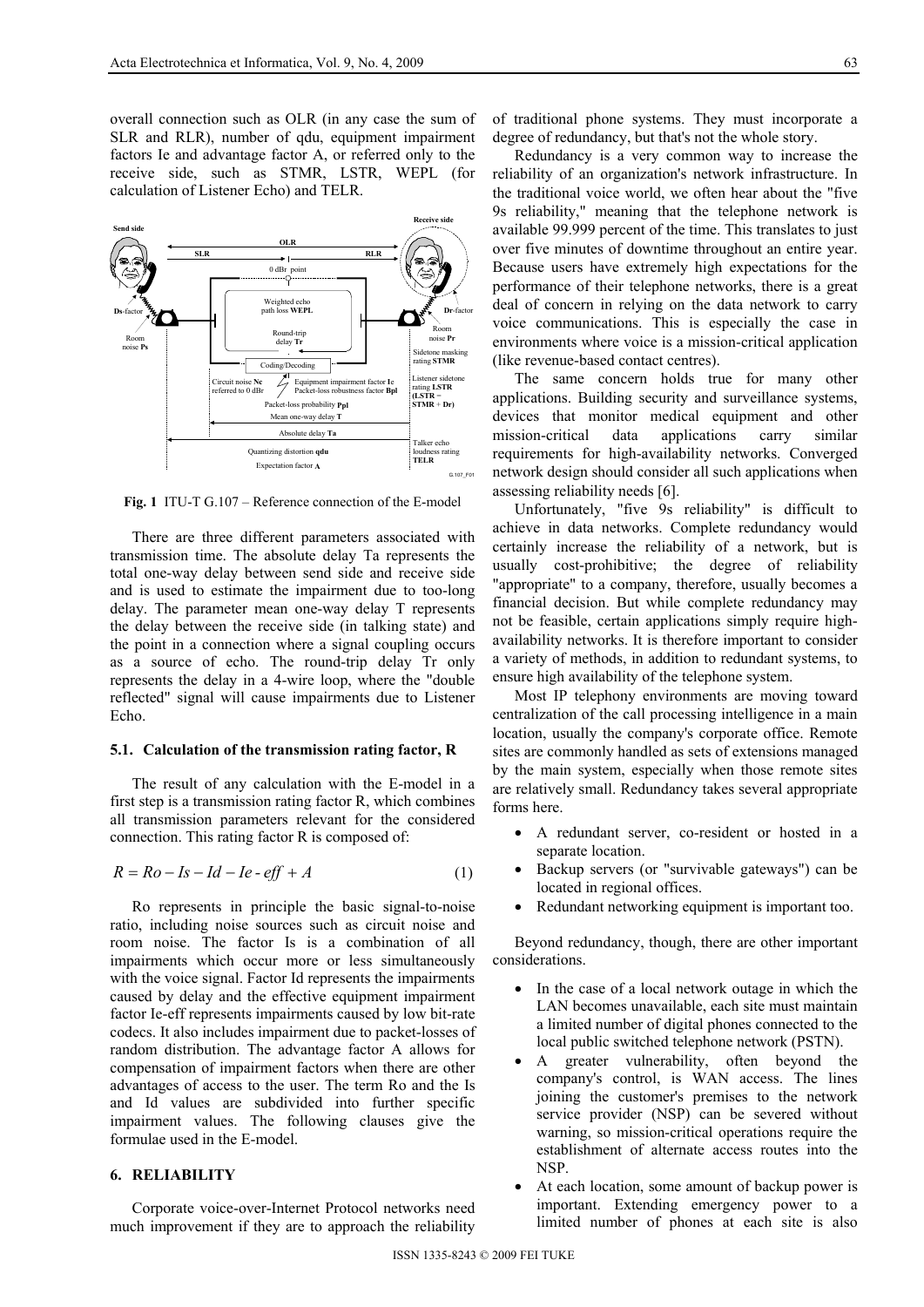important, but does not necessarily have to be extended to every telephone.

Identify a limited number of phones at each location that would require the backup, perhaps based on the demands of certain roles (like senior management and workgroup coordinators) and logical locations (like reception desks, evacuation rooms and security department) in each facility.

## **7. SECURITY**

"VoIP security," a term that is widely used by the trade press, vendors and even standards bodies, is misleading and generates much confusion. For example, it makes good sense to say "quality of service (QoS) is an essential component for Internet Protocol (IP) telephony security," but it makes no sense to say "QoS is an essential component for VoIP security." What if your VoIP traffic travels over the Internet, where QoS is non-existent? Similarly, the risks from peer-to-peer, Internet-based solutions like Skype are very different to the risks from intranet-based IP-PBX solutions — yet "VoIP security" is often used to characterize both scenarios. Because of the versatility of VoIP, we need a taxonomy to more accurately reflect threat scenarios. Common Threats:

- **Network-based denial of service (DoS)**. These attacks are especially problematic in a VoIP environment, because the network congestion that they introduce can make conversations unintelligible. In LANs and WANs, the threat can be mitigated by creating a separate virtual LAN for voice traffic and protecting it (via bandwidth reservation, for example) from malicious traffic that could overrun it. VoIP over the Internet remains a riskier proposition, due to the lack of QoS in Internet backbone networks.
- **Eavesdropping**. This threat has received a lot of attention due to the understandable fear that malicious people can listen in on our conversations. Packet capturing, or "eavesdropping," is technically an issue within LANs, WANs and the Internet, although this risk is generally overhyped. The same eavesdropping techniques apply whether the intent is to capture data packets or voice ones. Therefore, the same precautions that organizations implement to protect data traffic against eavesdropping also apply to voice traffic.
- **Signaling protocols**. These are used to establish communication sessions between two or more endpoints. Among the standards-based protocols, Session Initiation Protocol (SIP) is becoming the most widely deployed solution. But it is a relatively new protocol, and is just beginning to receive the detailed security analysis and scrutiny that will enhance its resistance to attack. By manipulating signaling protocols, hackers can steal services, disrupt sessions or launch other malicious attacks.

Organizations can protect themselves from these and other threats by implementing the following best practices recommendations:

## **7.1. Protect the IP-PBX Server**

- **Firewalls**. The behavior of voice over IP (VoIP) signaling protocols dictate the need for firewalls that are "IP telephony-aware." For example, SIP and H.323 use ports that are allocated dynamically during call set up. The firewall must scan VoIP messages and open ports dynamically only for calls approved by the call control server. At call disconnection, the firewall must close the session as well as any open ports. Since most IP-PBXs use proprietary protocols (most are based on versions of H.323) to speak with their family of IP phones, organizations must use firewalls that provide explicit support for that proprietary protocol.
- **Network-based intrusion prevention**. To complement firewalls, use a network-based intrusion prevention system (IPS) to protect the IP-PBX against DoS and other attacks. The IPS solution should be able to block signaling protocol attacks (for example, recognize anomalous behavior in the signaling protocol).
- **Host-based Intrusion Prevention (IPS)**. Protect the underlying operating system of the IP-PBX via host IPS.

## **7.2. Protect the Network**

- **VLANs**. Separate voice traffic from data traffic using virtual LANs (VLANs). This is only possible when using IP telephony handsets. With Windowsbased softphones, voice and data traffic is tagged with the same VLAN identifier, due to Window's inability to support 802.1Q VLAN tagging. Thus, traffic originating from softphones is more susceptible to DoS attacks than traffic originating from IP telephony handsets.
- **Quality of service**. Prioritize traffic in the voice VLAN to be sure that it cannot be "overrun" via bandwidth utilization spikes from malicious data traffic. Include the ability to lower the priority of unknown traffic or filter traffic that matches the profile of known attacks.

## **7.3. Protect the IP Phones**

- **IP telephony handsets**. Endpoint security is presently not necessary for IP telephony handsets, nor does independent agent-based software exist for these devices. Most end users do not use their IP phones to surf the Internet or to download executables, so the risk to IP telephony handsets is negligible.
- **Softphones**. Use best practice laptop security configurations and endpoint security solutions. Currently, this is centrally managed personal firewalls and antivirus software.